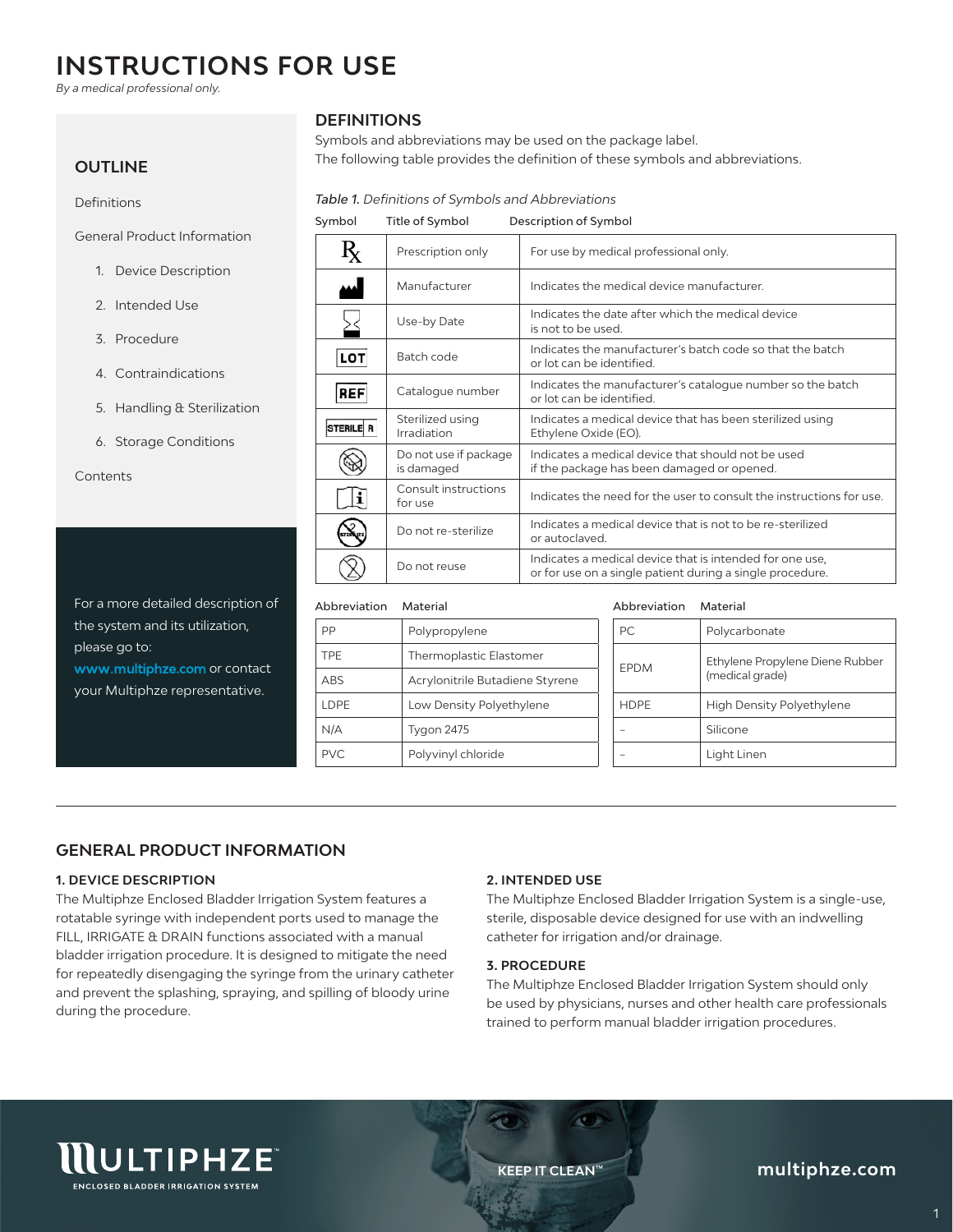## **3. PROCEDURE (cont.)**

### STEP 1

Prior to use, carefully inspect that Multiphze Enclosed Bladder Irrigation System packaging is not damaged.

## STEP 2

Using sterile technique, open pouch, remove contents and unfold sterile drape to form sterile field.

## STEP 3

The Multiphze irrigating syringe comes pre-packaged in the IRRIGATE position and should be oriented as depicted here in preparation for procedure.



*Irrigation Tubing is DEHP-free.*

### STEP 4

Spike system's irrigation line into sterile solution container provided by facility.



## STEP 5

Hang system's pre-attached drainage bag below level of irrigation. (Do not lay drainage bag on the floor.) Disconnect patient's drainage tube from their catheter. Drainage bag cap provided in packaging.



## STEP 6

Insert the Multiphze syringe tip into the drainage line of the patient's indwelling urinary catheter.

Begin procedure by pulling syringe plunger out to remove excess fluids/clots from bladder. Rotate syringe to DRAIN position and push plunger into syringe to move contents into attached drainage bag.



### STEP 7: FILL PHASE

Rotate Multiphze irrigating syringe to FILL position.

Pull plunger back to fill syringe with sterile solution.

If plunger feels stuck within syringe, simply push it forward and then pull it back to continue.

If air is encountered during initial fills, then rotate immediately to DRAIN position and push plunger into syringe barrel to evacuate air into drainage bag.

If no air is encountered, fill barrel with sterile solution while in "FILL" position before proceeding to next phase.



STEP 8: IRRIGATE PHASE Rotate syringe to IRRIGATE position.

Push plunger into syringe to advance sterile solution into patient's bladder.

Pull plunger back to draw out bladder contents into syringe.

Manually irrigate bladder by pushing fluids back and forth with plunger through syringe tip as needed.



#### STEP 9: DRAIN PHASE

To drain contents, rotate syringe to DRAIN position.

Push plunger into barrel to empty its contents into attached drainage bag.

Repeat STEPS 7 through 9 as needed to complete procedure.



#### STEP 10: OFF PHASE

When procedure is complete, rotate syringe to OFF position before disengaging system from patient's catheter.